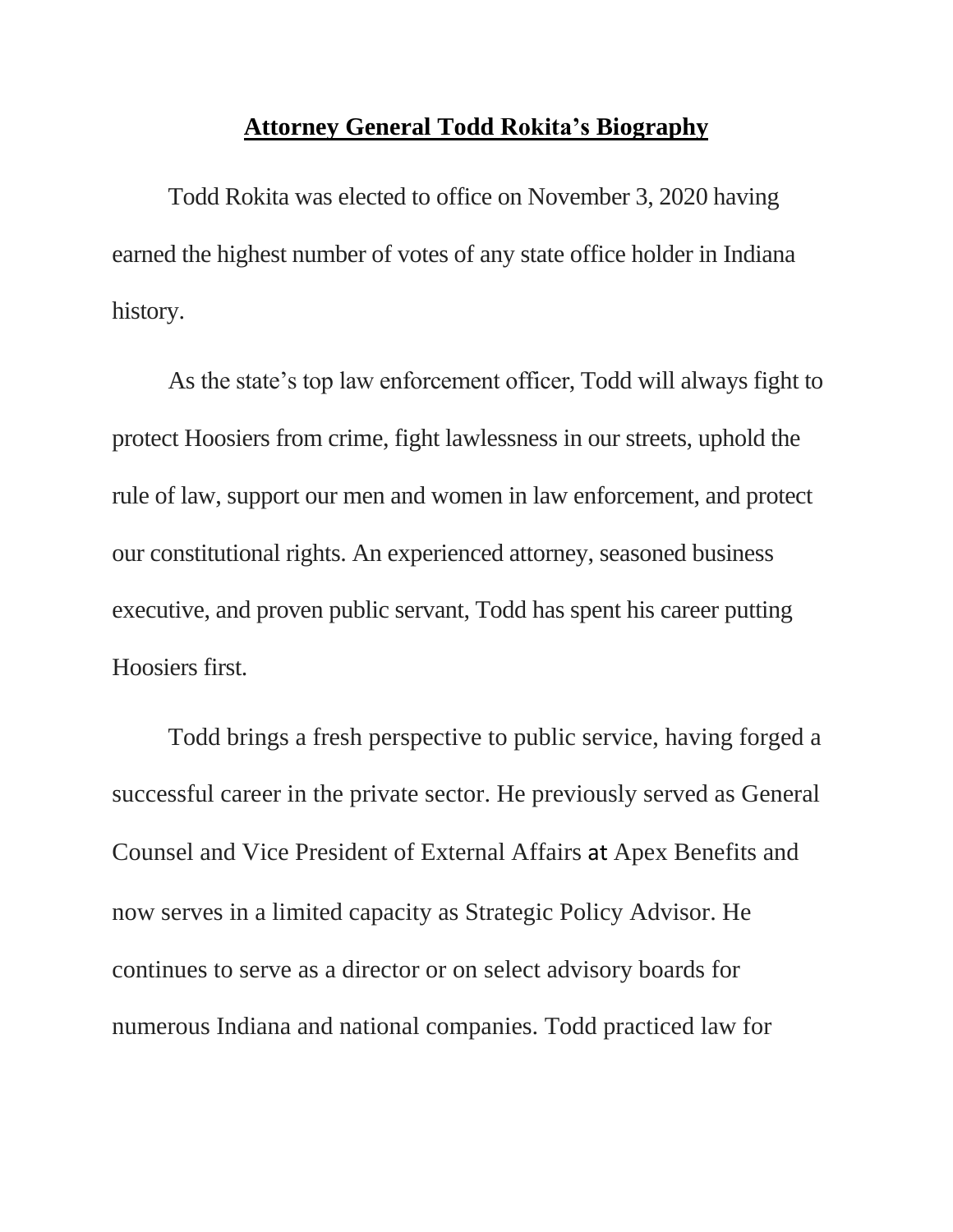several years before entering public service, representing the interests of Indiana businesses and individuals in state and federal courts.

As a voice for Indiana in Congress, Todd served as Vice Chairman of the nation's budget committee. Looking for efficiencies to protect taxpayers, he helped ratchet down spending, pushing against entrenched Washington interests. With a passion for improving the quality of our children's educational outcomes and our nation's healthcare system, Todd also served as a Subcommittee Chairman on the only House committee of jurisdiction over education and employee healthcare.

Todd holds a consistent and proven record of supporting job creators and small businesses as a multiple year recipient of NFIB's Guardian of Small Business Award. Todd also has a 100% record from the National Right to Life, because being pro-life is in line with our nation's founding documents allowing all Americans the right to life, liberty, and the pursuit of happiness. Todd has also earned the strongest scores for defending our 2<sup>nd</sup> Amendment Constitutional freedoms and religious liberty.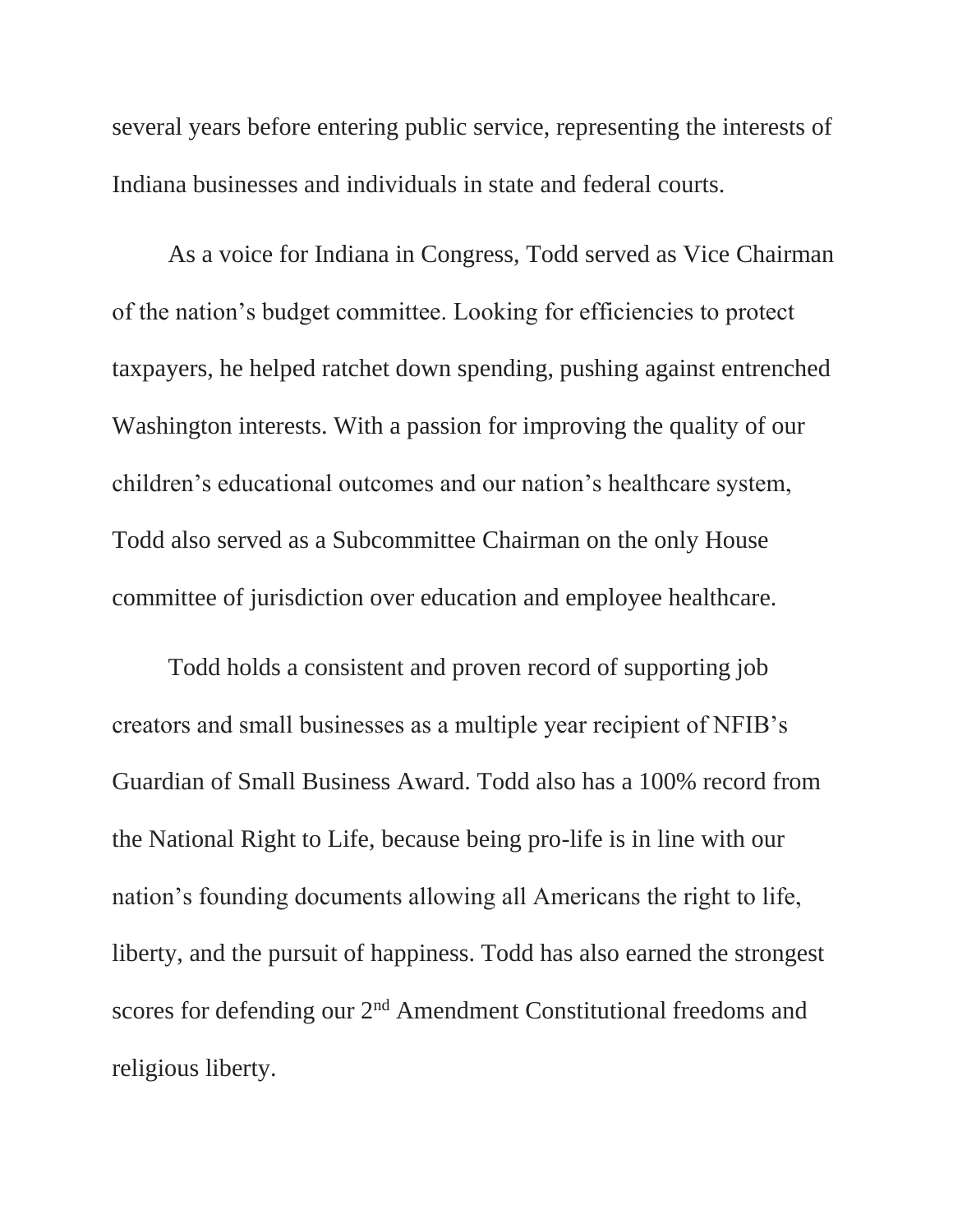As Indiana's twice-elected Secretary of State, Todd successfully modernized the office, safeguarded our elections, and brought white collar criminals to justice while improving efficiency—achieving the feat of spending less taxpayer money on overhead than predecessors dating back nearly twenty years. For his leadership, Todd was selected as the President of the National Association of Secretaries of State.

An attorney with strong courtroom experience, Todd recognized the need to tackle white-collar crime harming Indiana's senior citizens and families. Creating the Prosecution Assistance Unit, Todd worked with local law enforcement and prosecutors to track down and bring to justice criminals harming Hoosiers. As a result, over three hundred years of jail time was handed down against those committing financial fraud an Indiana record.

He's also fought tirelessly to keep our elections safe from fraud. Under his leadership, Indiana instituted the nation's first-ever photo Voter ID law and Todd helped successfully defend it all the way to the Supreme Court. Now over 30 states have followed Todd and